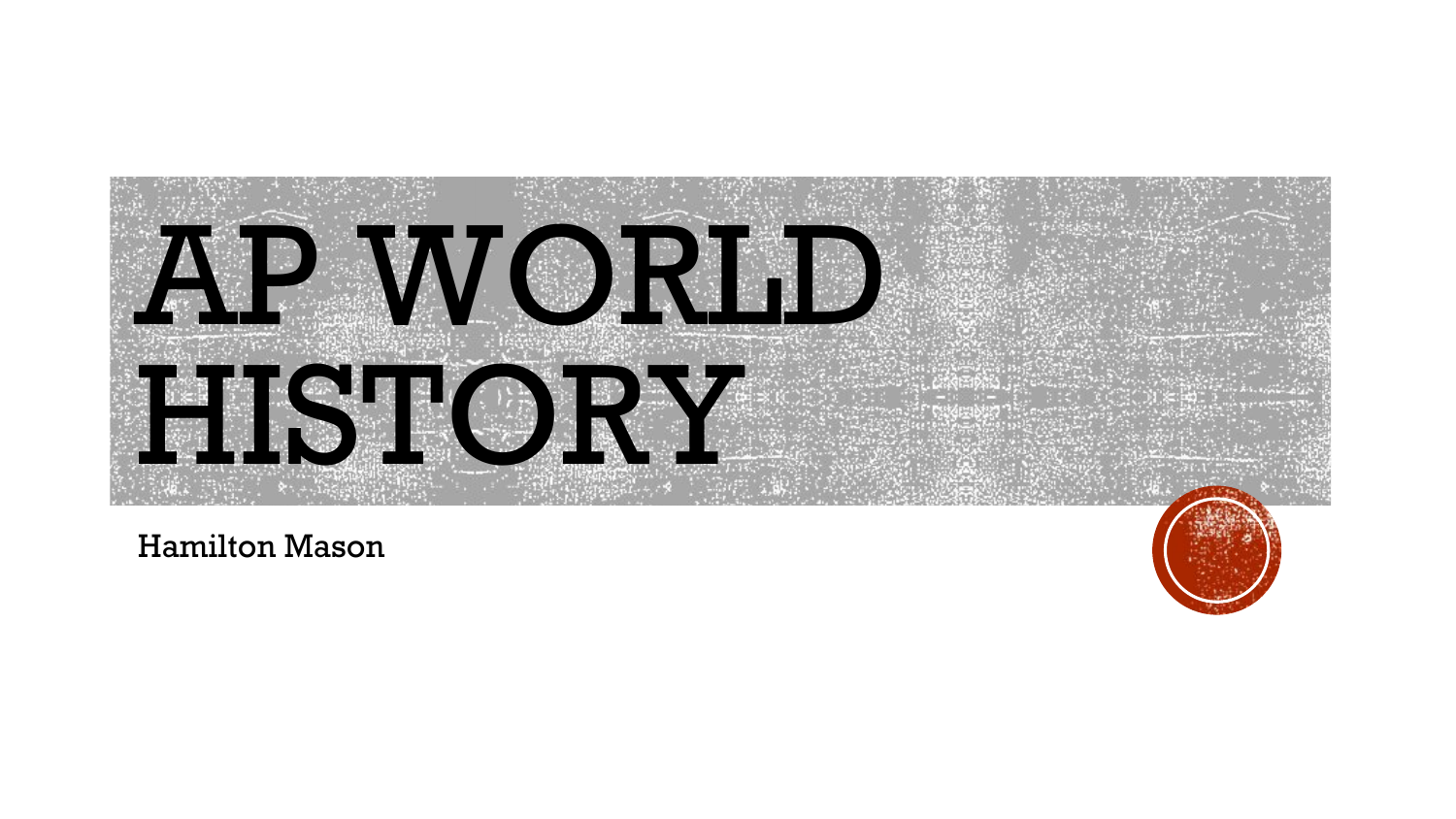#### ABOUT THE COURSE

▪ Study the cultural, economic, political, and social developments that have shaped the world from c. 1200 CE to the present. You'll analyze texts, visual sources, and other historical evidence and write essays expressing historical arguments.

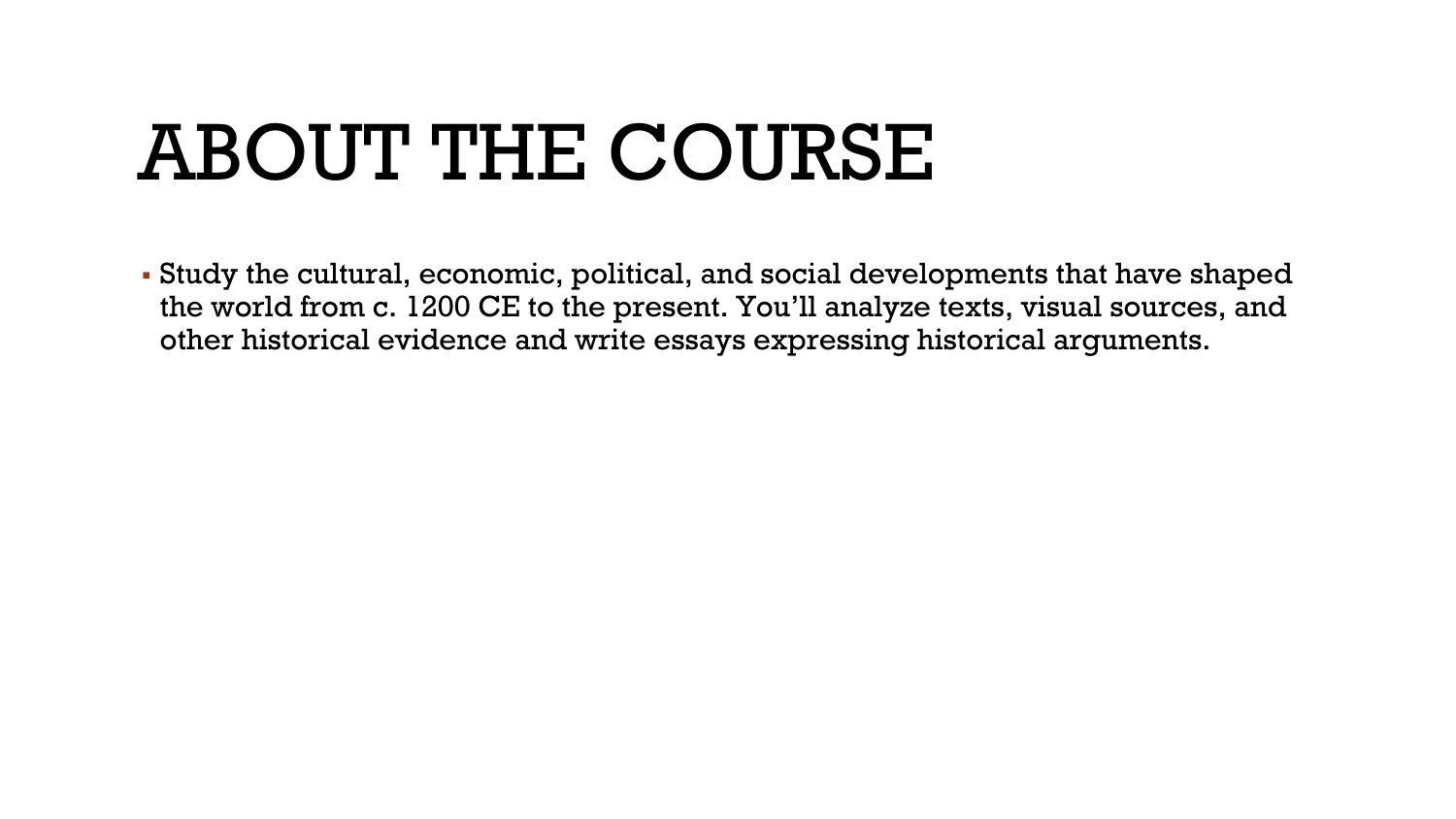#### SKILLS YOU WILL LEARN

▪ Evaluating primary and secondary sources

▪ Analyzing the claims, evidence, and reasoning you find in sources

▪ Putting historical developments in context and making connections between them

▪ Coming up with a claim or thesis and explaining and supporting it in writing

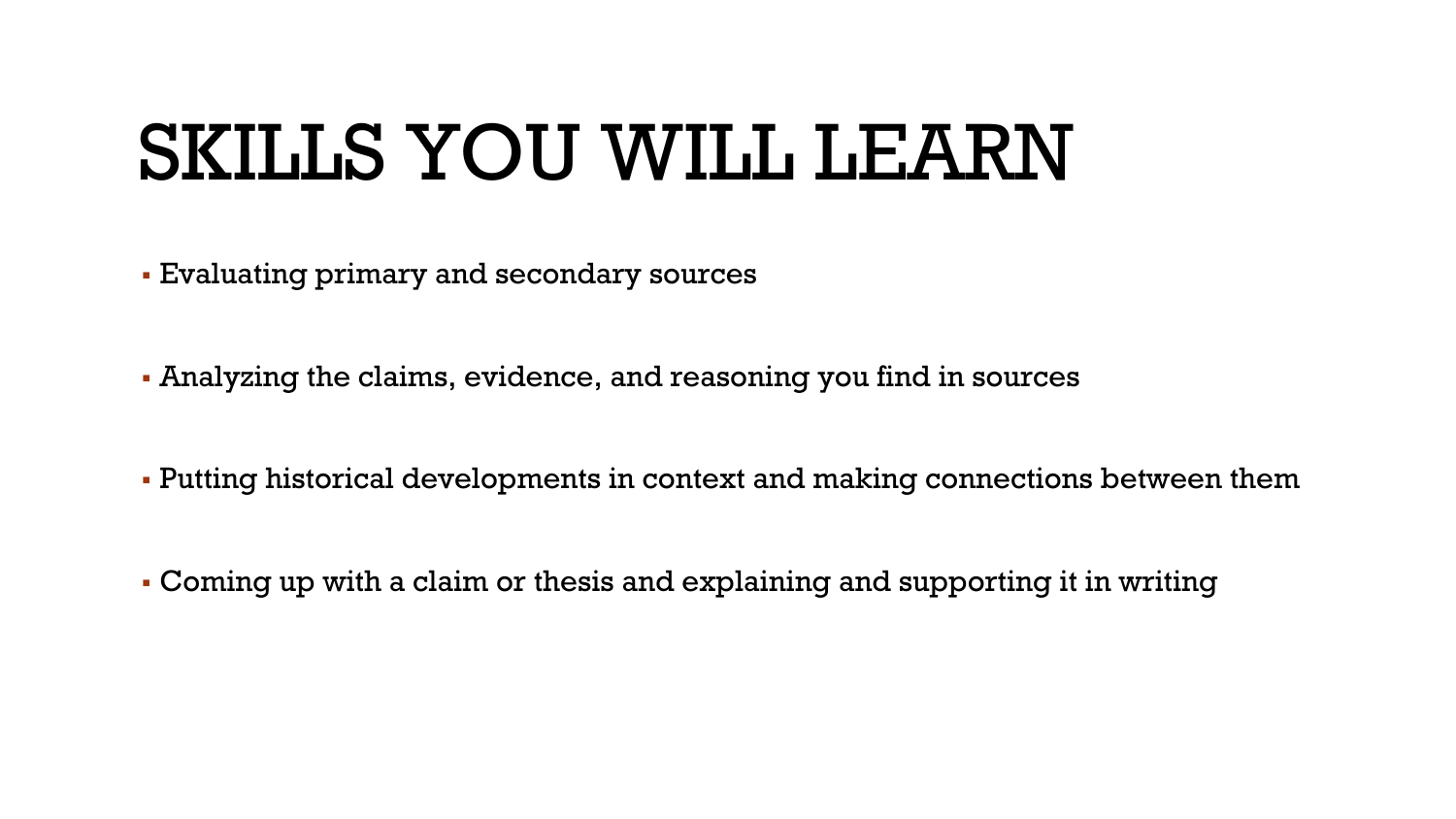- Unit 1: The Global Tapestry
- You'll explore how states formed, expanded, and declined in areas of the world during the period c. 1200–c. 1450 and the related political, social, and cultural developments of that time.
- Unit 2: Networks of Exchange
- As you continue your study of the period c. 1200–c. 1450, you'll learn how areas of the world were linked through trade and how these connections affected people, cultures, and environments.

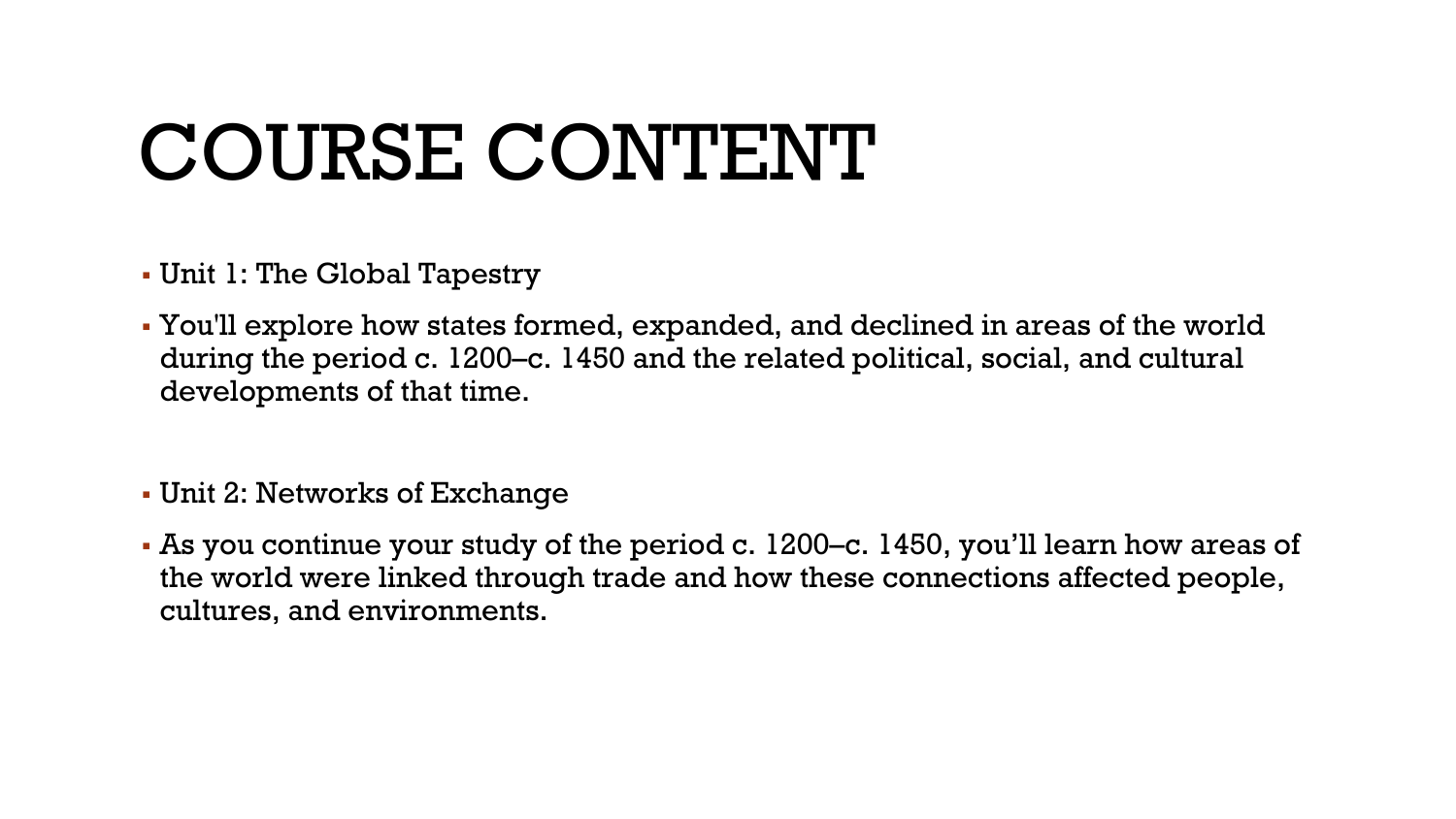- Unit 3: Land-Based Empires
- You'll begin your study of the period c. 1450–c. 1750 with an exploration of the empires that held power over large contiguous areas of land.
- Unit 4: Transoceanic Interconnections
- Continuing your study of the period c. 1450–c. 1750, you'll learn about advances in ocean exploration, the development of new maritime empires, and the effects of new cross-cultural encounters.

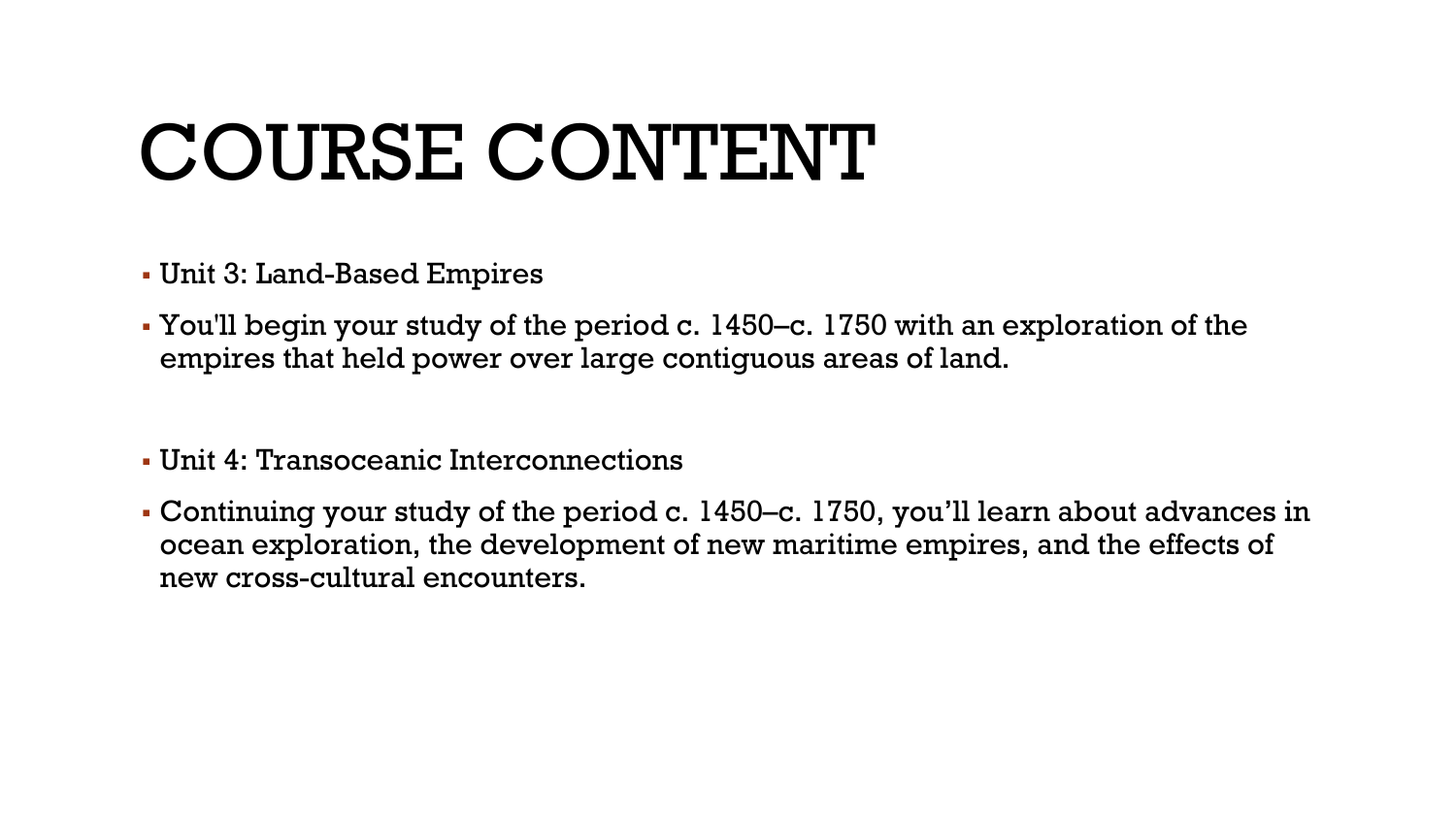#### ▪ Unit 5: Revolutions

- You'll start your study of the period c. 1750–c. 1900 by exploring the new political ideas and developments in technology that led to large-scale changes in governments, society, and economies.
- Unit 6: Consequences of Industrialization
- You'll continue to investigate the period c. 1750–c. 1900 and learn how the different states acquired and expanded control over colonies and territories.

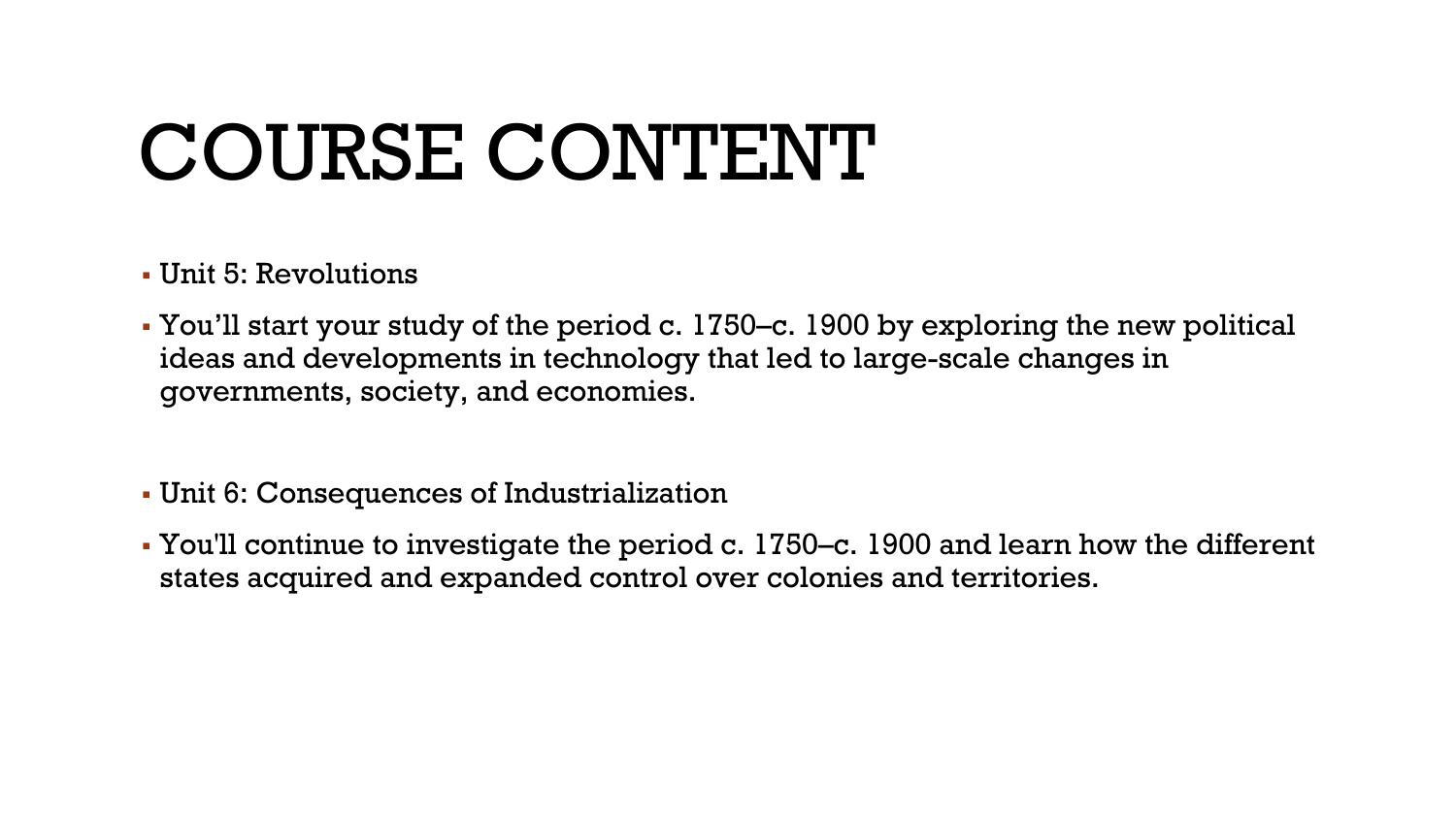- Unit 7: Global Conflict
- You'll begin your study of the period c. 1900–present by learning about the global conflicts that dominated this era.
- Unit 8: Cold War and Decolonization
- As you continue exploring the period c. 1900–present, you'll learn about colonies' pursuits of independence and the global power struggle between capitalism and communism.
- Unit 9: Globalization
- You'll continue your study of the period c. 1900–present by investigating the causes and effects of the unprecedented connectivity of the modern world.

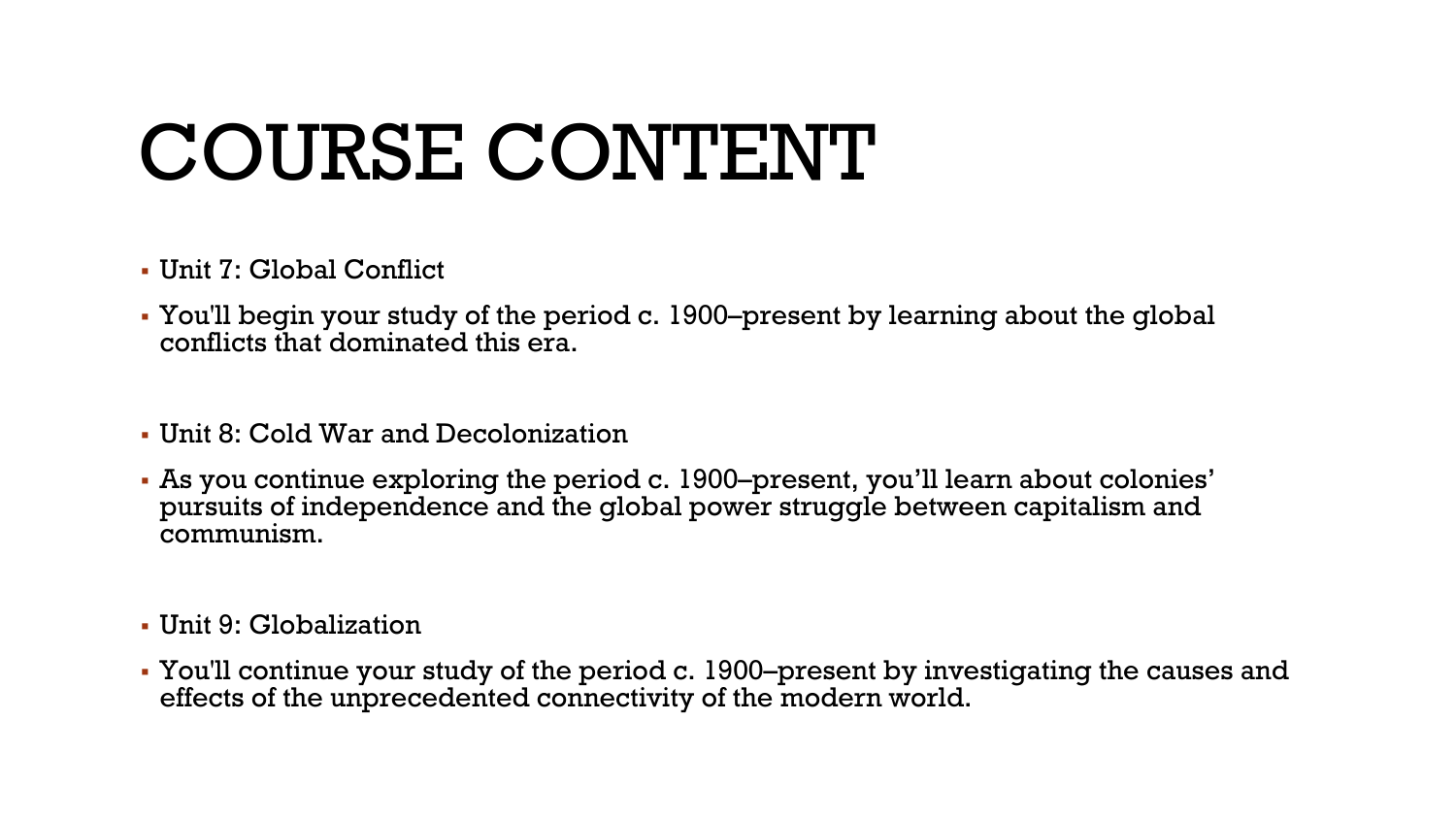## GRADING

- Homework and Classwork: 10%
- Castle Learning and Albert.io: 15%
- Short Answer Quizzes: 15%
- Projects: 15%
- $\blacksquare$  Essays: 20%
- $\cdot$  Tests: 25%

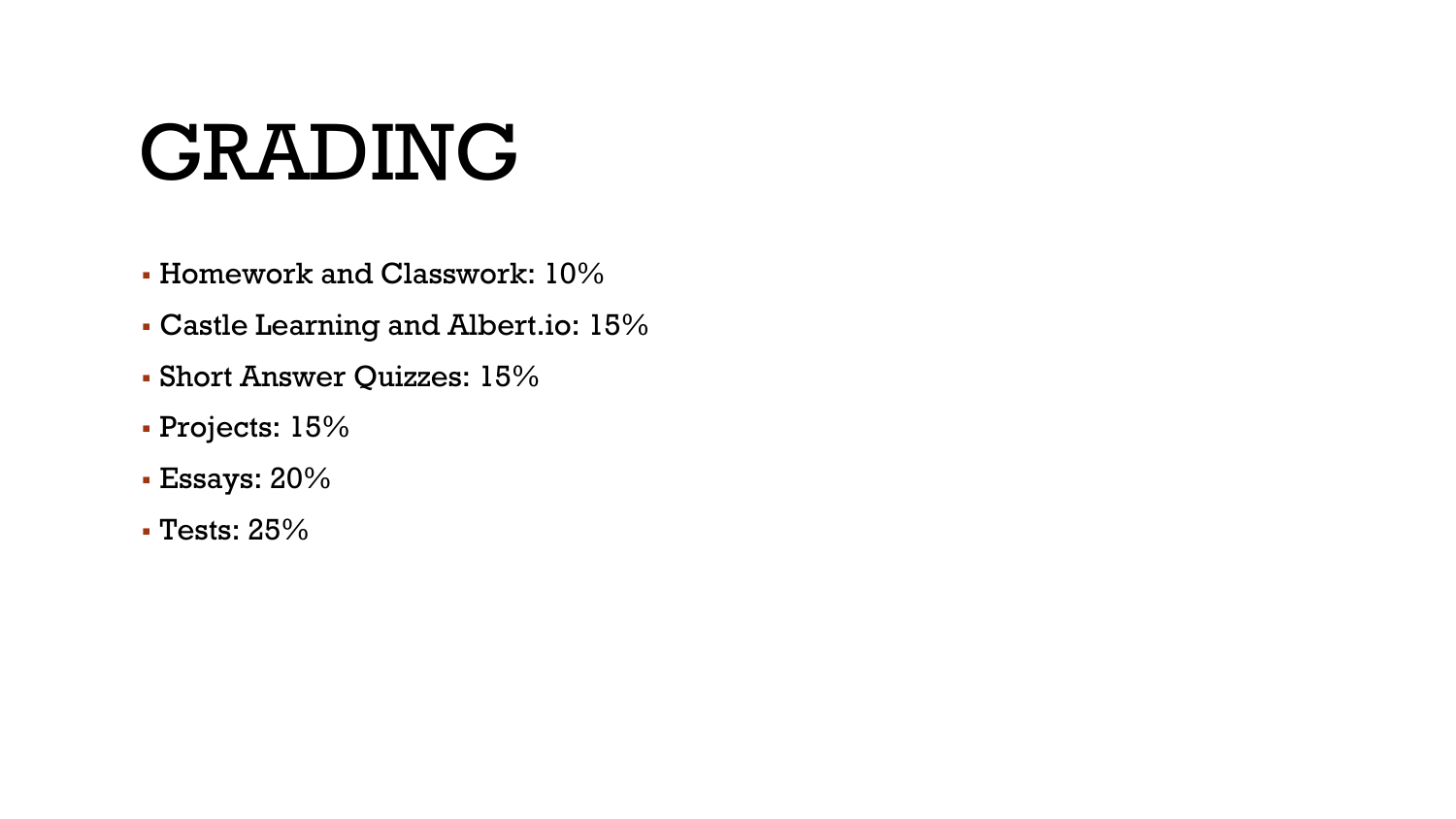# AP WORLD HISTORY EXAM

#### ▪Section 1

**• Part A: 55 Multiple Choice Questions (55 minutes, 40% of exam)** 

- Questions typically appear in groups of 3 to 4 questions, each with one or more stimuli, including primary texts, secondary texts, images, charts, or maps
- **Part B: Short Answer Questions (40 minutes, 20% of exam)** 
	- **Three required short answer questions**
	- Short answer question 1 is required and includes a secondary source stimulus.
	- **Short answer question 2 is required and includes a primary source stimulus**
	- Students may select from short answer question 3 or 4, neither of which includes a stimulus

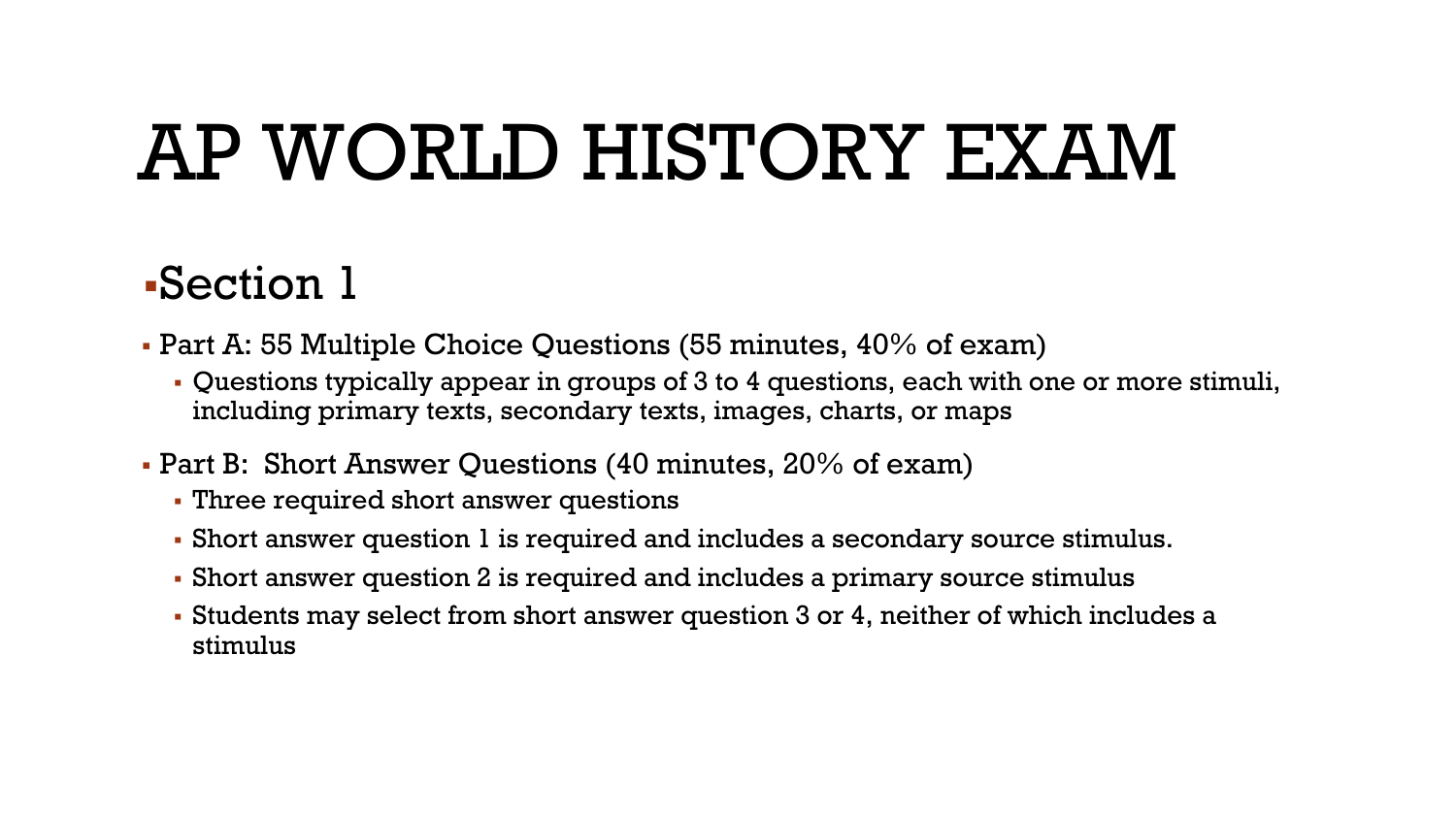## AP WORLD HISTORY EXAM

#### ▪Section 2

▪ Document Based Question (60 minutes, 25% of exam)

- Analyze 7 documents
- Describe the broader historical context
- Use the provided documents
- Long Essay (40 minutes, 15% of exam)
	- Students explain and analyze significant issues in world history.
	- Students develop an argument supported by an analysis of historical evidence
	- Students choose from 3 questions